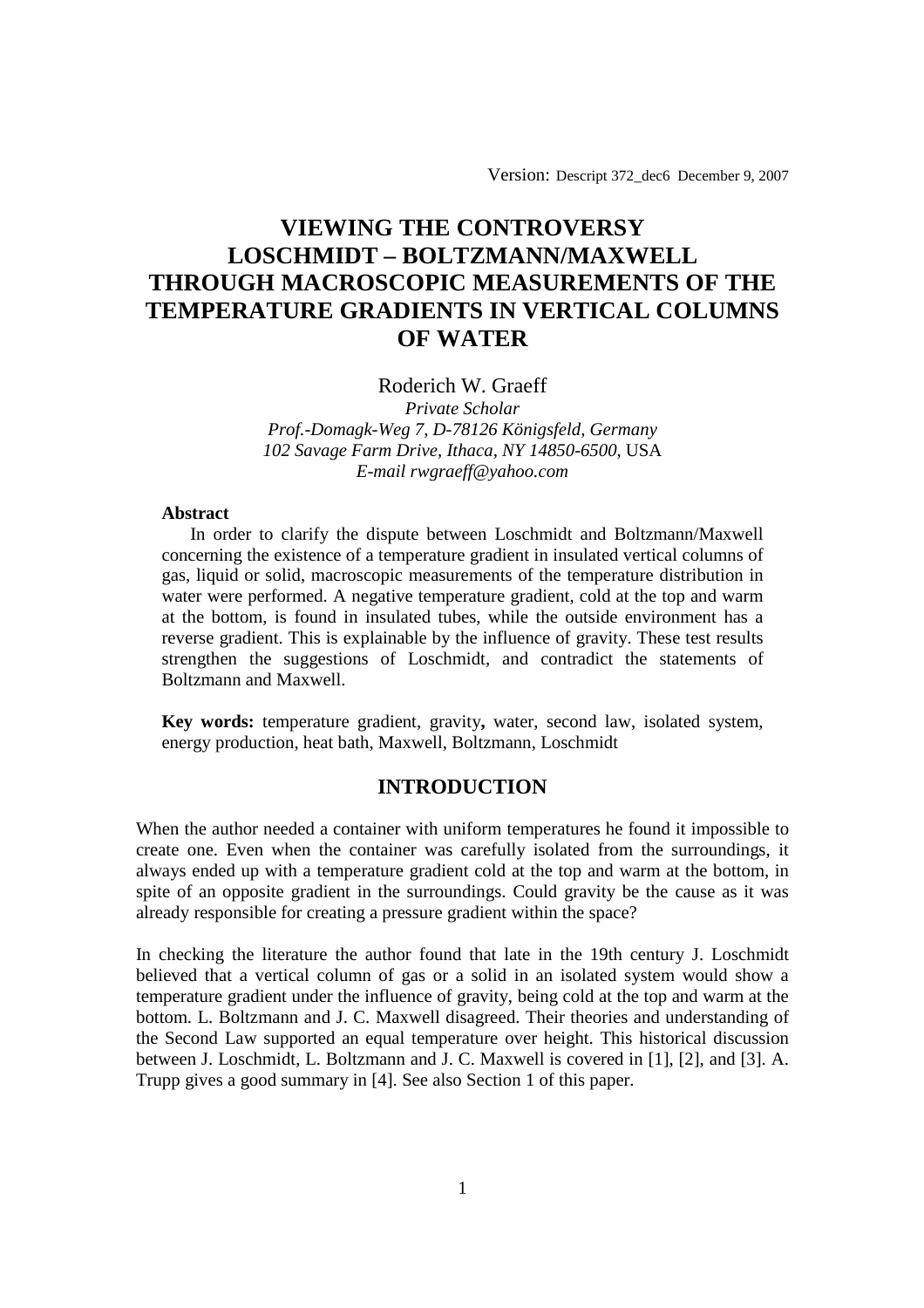Because neither Loschmidt nor anybody else have proposed a theoretical calculation for estimating the size of this gradient, the author developed a theory as discussed under (2) The results of the calculations are gradients of -.07 K/m for air and -.04 K/m for water. If values of this magnitude would develop in experimental setups, then, together with the improvements of temperature sensors and data collection techniques since the time of Loschmidt, it should now be possible to measure this effect.

 The author reported for the first time in [5] and [8] actual measurements of the temperature gradient in gas columns in isolated systems. The value found for air is -.07 K per meter of height; nearly identical to the calculated value (2) and seems to strengthen the position of Loschmidt. They are critically discussed by Sheehan [10].

In trying to reach more stable results, the measurements were extended to vertical columns filled with a liquid. A first report was published in [9]. Water was selected, because of its high density. This way temperature fluctuations of the environment affect the temperature gradient less than when measuring gases. The tests show a gradient of about -.05 K/m, which is close to the calculated value (2).

It is known that temperature gradients in gases and liquids are stable only up to the adiabatic lapse rate [8]. Higher negative values are not possible, because the column of gas or a liquid becomes instable. Lower temperature at the top than at the bottom create higher densities at the top resulting in convection currents which would diminish the temperature gradient to values below the adiabatic lapse rate. In order to make greater values possible, the author tried various convection-suppressing designs. It was found that the use of fine powders, like glass powder, eliminated these convection currents. It had the added advantage that it prevented any heat exchange by radiation within the test setup.

The column used in the reported test had a height of 850 mm. It was chosen as a compromise between a greater height, allowing a greater temperature gradient, which is easier to measure, but having the difficulty to create a good insulation against the temperature fluctuations in the environment, and a smaller height with the opposite advantages and disadvantages.

Great care had to be taken to improve the accuracy of the temperature measurements. Temperature gradients were measured primarily with thermocouples. Often they were used as thermopiles connecting 5 thermocouples in sequence. Critical values were measured twice with switched polarity correcting for any zero offset.

The tests result showed a gradient of about -.05 K/m, close to the calculated -0.04 K/m. This value was generated by two methods. An average value over time was calculated using the so called "future average" eliminating the initial time periods when equilibrium had not been reached yet.. The second method used the values of the measured gradients only at times of constant temperatures in the test column indicating periods of no heat flow. Both methods resulted in very similar values.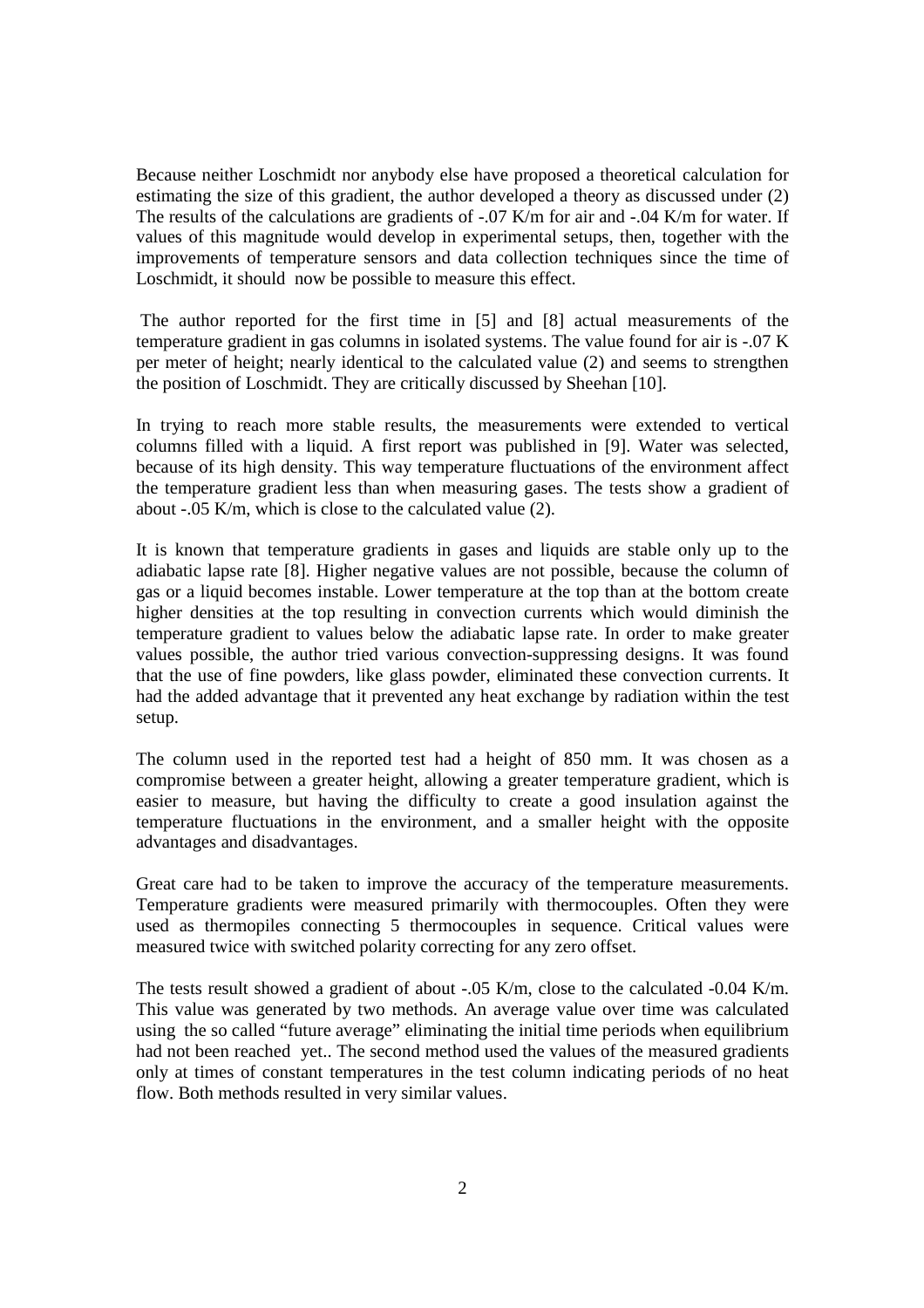#### **1. The historical dispute between J. Loschmidt, L. Boltzmann and J. C. Maxwell**

In trying to formulate and understand the Second Law, Botzmann calculated in 1868 that a column of gas should have the same temperature at the top and at the bottom, but his calculations were limited to ideal gases.

Loschmidt disagreed with some of the conclusions and assumptions. He thought that gravity would create a temperature gradient, cold at the top and warm at the bottom, especially in solids. He felt that this would not contradict the Second Law and had the following vision for the future:

*"Thereby the terroristic nimbus of the second law is destroyed, a nimbus which makes that second law appear as the annihilating principle of all life in the universe, and at the same time we are confronted with the comforting perspective that, as far as the conversion of heat into work is concerned, mankind will not solely be dependent on the intervention of coal or of the sun, but will have available an inexhaustible resource of convertible heat at all times"* 3) .

Loschmidt never explained, why a temperature gradient would not contradict the Second Law. He believed that only measurements could decide this dispute but, knew that improved sensors and instruments would be needed to measure the small gradients he expected.

Maxwell expected equal temperatures at the top and bottom and in his book "Theory of heat", published in London in 1877, he writes (p. 320):

*"... if two vertical columns of different substances stand on the same perfectly conducting horizontal plate, the temperature of the bottom of each column will be the same; and if each column is in thermal equilibrium of itself, the temperatures at all equal heights must be the same. In fact, if the temperatures of the tops of the two columns were different, we might drive an engine with this difference of temperature, and the refuse heat would pass down the colder column, through the conducting plate, and up the warmer column; and this would go on till all the heat was converted into work, contrary to the second law of thermodynamics. But we know that if one of the columns is gaseous, its temperature is uniform. Hence that of the other must be uniform, whatever its material."* 

### **2. Theoretical value for temperature gradient**  $T_{(Gr)}$ **. <b>.**

No published treatise is known to the author for calculating the vertical temperature gradient  $T_{(Gr)}$  in solids or liquids under the influence of gravity. But, the value of  $T_{(Gr)}$ can be calculated by equating the potential energy of the molecules to the increase of their speed on their downward path. Their speed is related to their temperature. When bouncing off the bottom wall their kinetic energy is zero at the moment of impact. Though the loss of potential energy on their downward movement their energy is totally converted to an increase of their average "temperature". A heat transfer takes place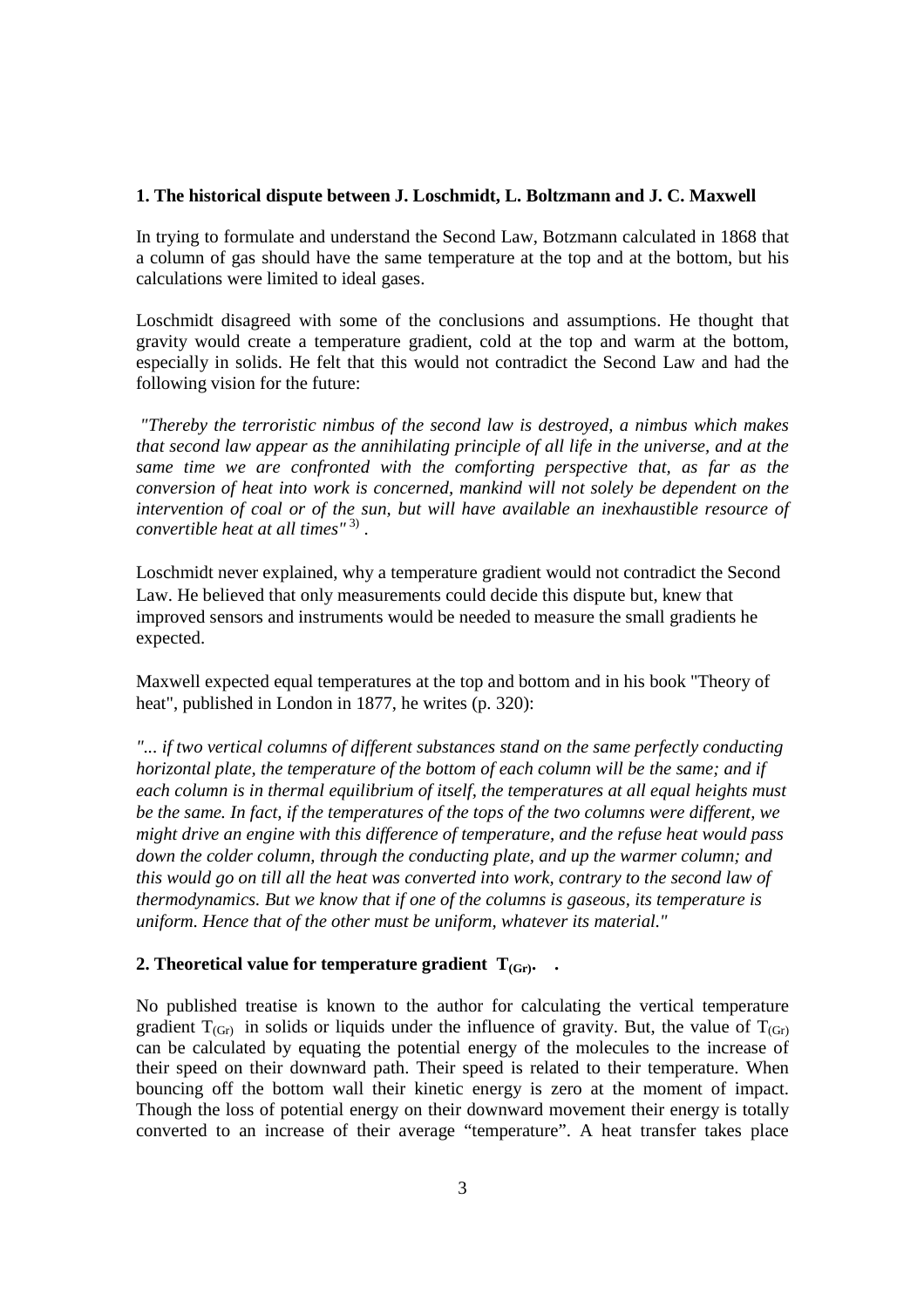between water molecules and the upper and the lower walls of the tube, until the wall temperatures are equal to the "temperature" of the impinging water molecules and equilibrium has been reached.

The potential energy is

$$
E_p = -M x g x H
$$

with  $M = \text{mass}; g = \text{constant of gravity}; H = \text{height difference}$ 

(negative, because g and H are measured in opposite directions)

We equate this potential energy  $E_p$  with the amount of energy available for a temperature increase of this mass

 $E_{\text{avail}} = M \times c_{\text{Gr}} \times T$  with  $c_{\text{Gr}} =$  effective specific heat; T=Temperature difference

We now can equate  $E_p$  wit  $E_{\text{avail}}$  or

$$
E_p = E_{avail} = M x g x H = M x c_{Gr} x T
$$

or

$$
T=g\;x\;H\;/\;c_{Gr}=\;T_{Gr}
$$

 $c_{\text{Gr}}$  is not the normal specific heat of the liquid in question, because the acceleration through g affects only the vertical speed component of the molecule. The potential energy is converted only into an increase of their speed in their lateral downward direction while no energy is used or distributed in accordance with the equipartition of energy to the other degrees of freedom like the additional two lateral directions left to right and front to back or towards the rotational energy in molecules with more than one atom. Therefore,

 $c_{\text{Gr}}= c / n$ 

with  $c = specific heat$ ;  $n = number of degrees of freedom$ 

We therefore get

 $T_{\text{Gr}} = -g \times H / c_{\text{Gr}} = -g \times H / (c/n)$ 

With this formula for a height of 1 meter and taking the number of degrees of freedom for water as 18, we obtain

$$
T_{\text{(Gr)}} = -.04 \text{ K/m}
$$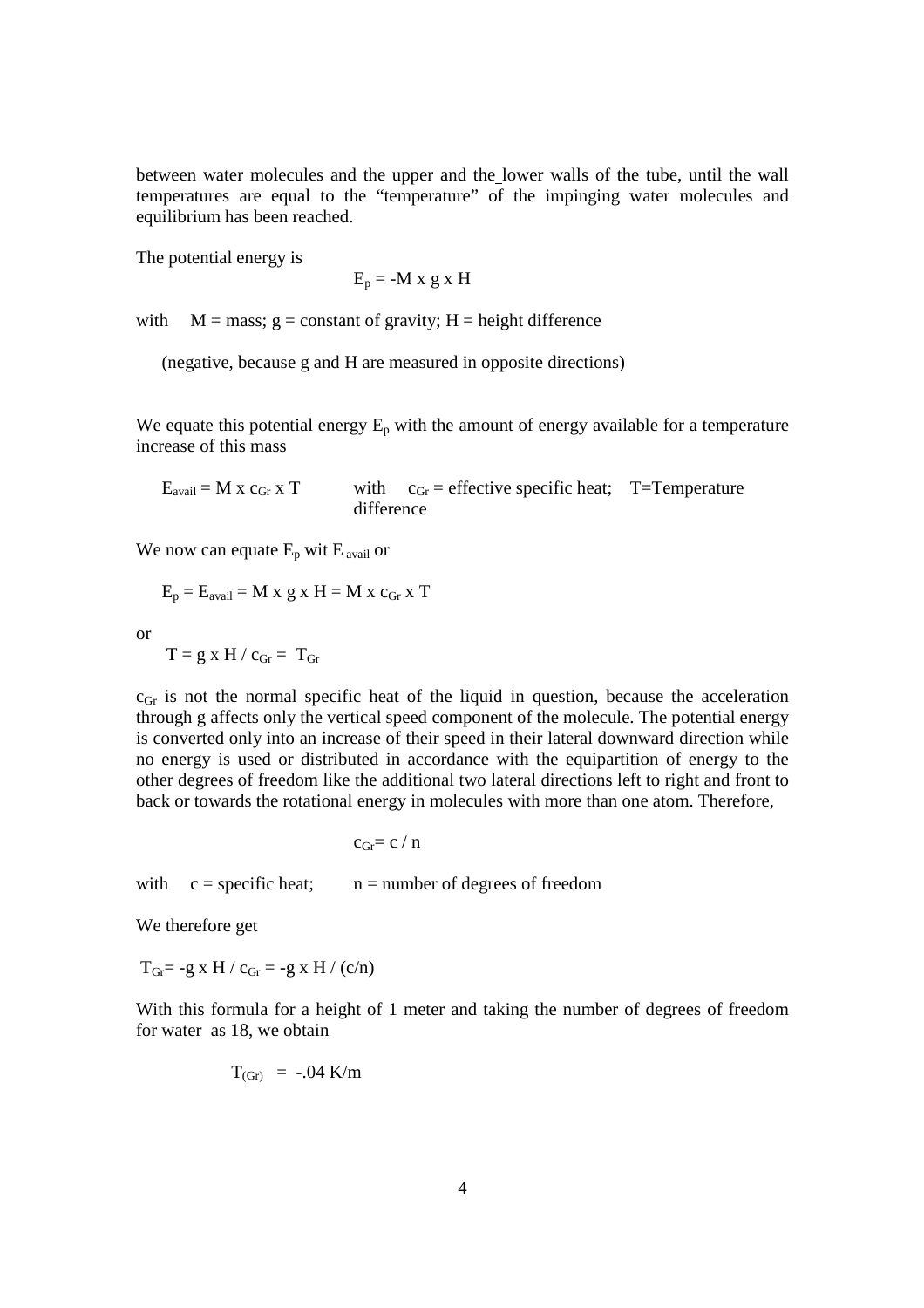# **3. Demonstrating a temperature gradient in a vertical column filled with water.**

The following test, called here B372 was carried out in Burgberg, Germany on water as liquid. It was selected due to its high density. This way temperature fluctuation of the environment affects the temperature gradient less than when measuring gases. Calculations, described in section 2, show that water, having a higher specific heat than air and a greater number of degrees of freedom -- 18 compared to only 5 for air -- should give a temperature difference of about -.04 K/m. Such a gradient should be measurable within a setup similar to the one used for gases as described in [5] and [8].

#### **31. Test setup**

## **Fig. 1:**



- 1: Glass tube 1, filled with water and glass powder  $L= 850$  mm,  $D= 40$  mm
- 2: PVC tube 1,  $L = 910$  mm,  $D = 50$  mm.
- 3: Glass tube 2, filled only With water  $L= 850$  mm,  $D= 40$  mm
- 4: PVC tube 2,  $L= 910$  mm,  $D= 50$  mm.
- 5: PVC tube 125 mm, L= 1000 mm, D= 125 mm
- 6: Aluminium tube 150 mm,  $L= 1100$  mm,  $D= 150$  mm
- 7: Aluminium tube 220 mm, L= 1200 mm, D= 220 mm
- 8: Double wall housing L= 1500 mm, D= 500 mm
- 9: Glass fiber insulation 100 mm
- 10: Glass foam, balls 1 mm
- 11: Brass shavings
- 12: PET fibers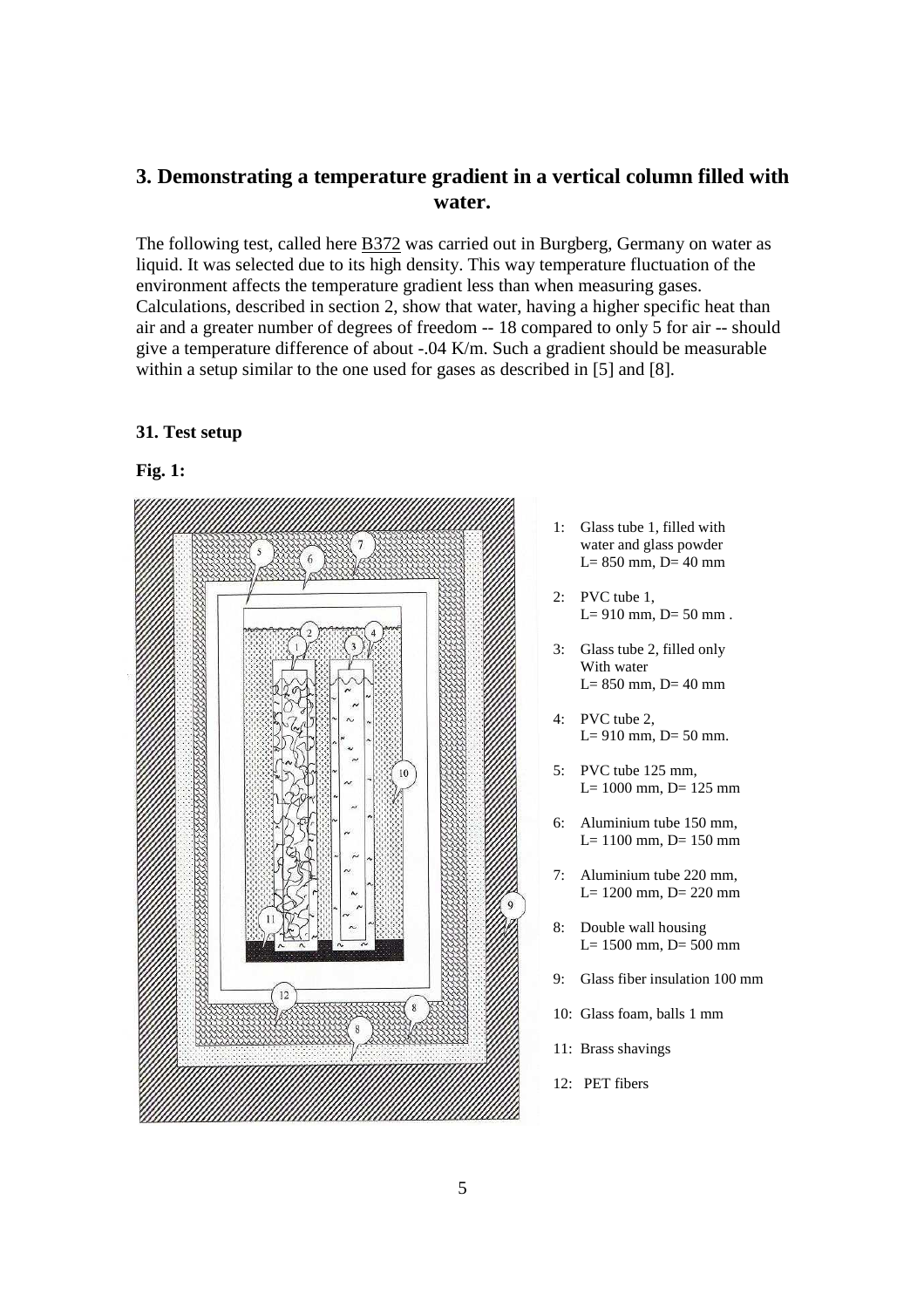Test B 372, as shown in Fig 1, measures the vertical temperature gradient in two identical glass tubes of 40 mm diameter and 850 mm length. Each glass tube is individually surrounded by a PVC tube of diameter 50 mm and length 910 mm. Tube 1 **(1)** and its surrounding PVC tube **(2)** are filled with water and fine glass powder, while tube 2 **(3)** and its PVC tube **(4)** only with clear water.

These are arranged in a PVC tube of diameter 125 mm and 1000 mm length **(5).** The remaining space is filled with small balls of glass foam of 1mm diameter **(10)**. The bottom part is filled with small brass shavings **(11)** in order to try to equalize the bottom temperatures of the two 50 mm PVC tubes.

The assembly is inside a 150 mm diameter and 1100 mm length aluminum tube of wall thickness 5 mm **(6)**. This in turn is placed into another aluminum tube of 220 mm diameter, 1200 mm length and a wall thickness of 5 mm **(7)**. Each of these is closed at the top with round aluminum plates of the same thickness.

The aluminum tubes containing the test assembly are standing in the center of a double walled aluminum housing of height 1500 mm and an inner diameter of 500 mm with 50 mm between the two walls **(8).** This space is filled with water **(8a).** The whole assembly is insulated on the outside with 100 mm of glass wool **(9).** The space between the larger aluminum tube and the inner aluminum housing, i.e. between **(7)** and **(8),** is filled with fine PET fibers **(12).**

The temperatures inside the test setup are measured by thermocouples and by thermistors. These are mounted at the tops and at the bottoms of the inner axes of the two glass tubes. Additional sensors are mounted on the outside of these glass tubes and on the outside of the two PVC tubes. The temperatures of the double wall aluminum housing are measured 3 cm below the top and above the bottom.

#### **32. Description of the test results.**

The test setup B372 was installed in May 2006. All sensors were connected to DMM Multimeter Keithley model 2700 and the data fed into a computer. Measurement results are reported from December 2006 through March 2007, a time period long after the setup, so that it can be expected that equilibrium conditions had been reached.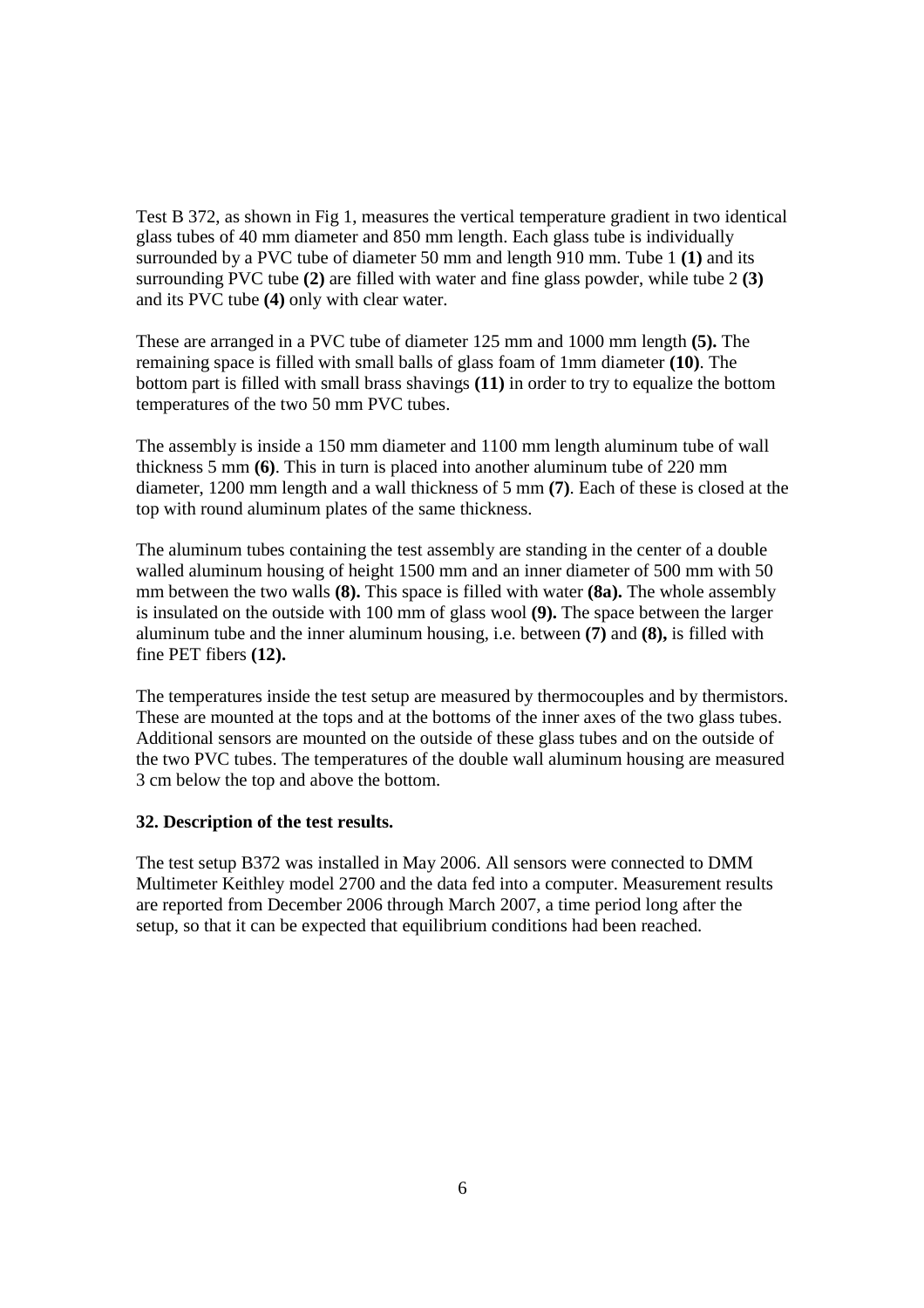#### **B372: H2O in two glass tubes, one with and one without glass powder**

#### Fig. 2:



\* up1-up2 stands for the temperature difference between the tops of glass tubes 1 and 2

Fig. 2 shows all measured values from December 14 through March 15. The noisy curves are values of the temperature gradients, measured by thermocouples as temperature differences. Each point of the curve represents a 10 value average (of a ten times repeated reading of the same object) measured every hour, using the scale on the left side of the graph. The smooth lines represent the thermistor measurements, each value measured hourly in centigrade, using the scale on the right side.

#### *Environmental influences*

Ideally, the measurements would take place in an isolated system not allowing the exchange of matter or energy across the boundaries. While the exchange of any matter can be eliminated, the exchange of energy cannot be avoided even with an optimal insulation. Because the temperature on the outside will always fluctuate to some degree, some energy will always pass through the boundaries and influence the measurements.

The temperatures, measured by the thermistors at various locations within the test setup, give an indication of the amount of energy entering or leaving the system. From initial values around 18.25 C the temperatures all declined to about 17.75 C during the first 17 days (winter) and rose to a peak around 18.5 C during the following 50 days (spring).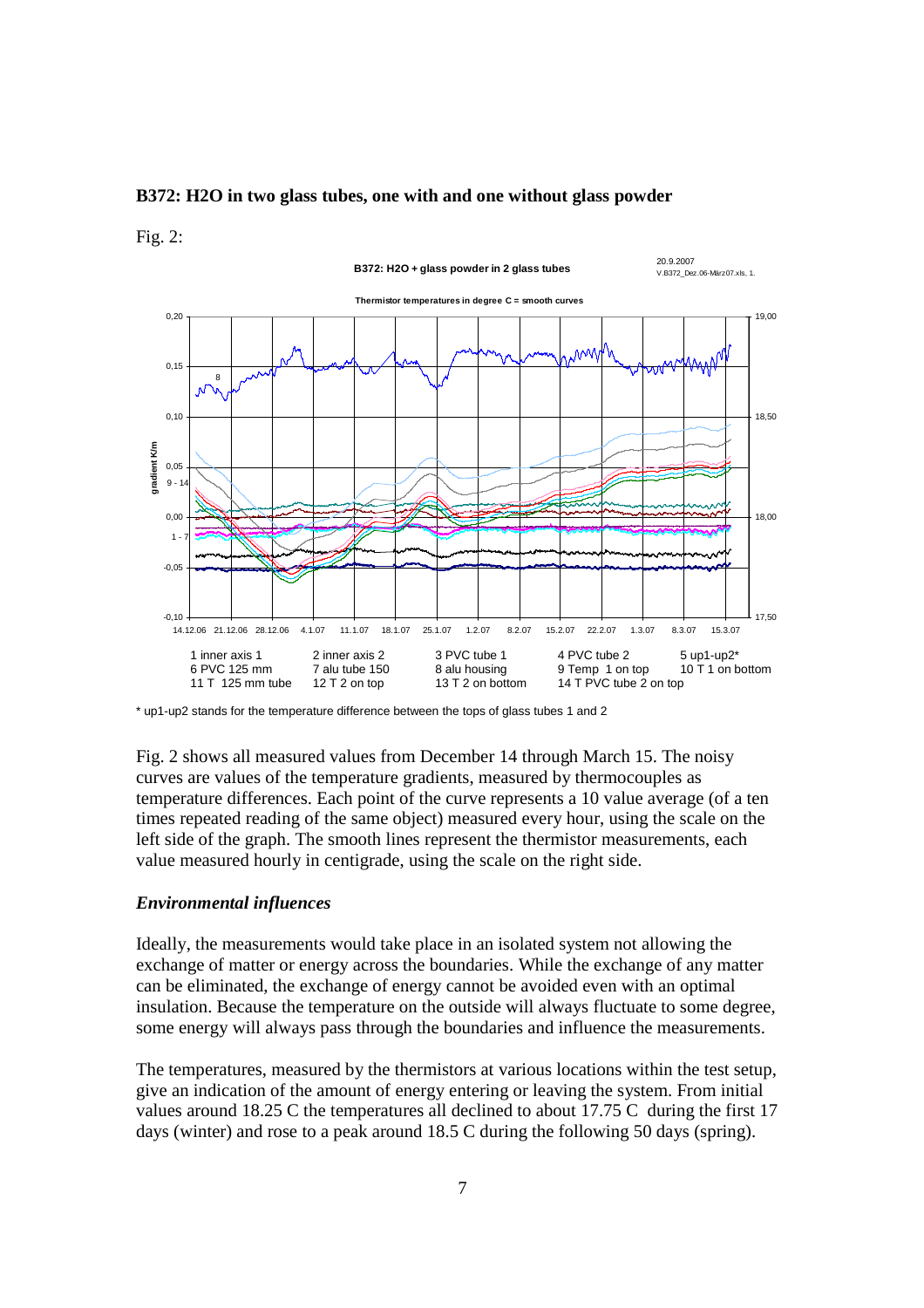This gives a maximum change of only 0.75 C in a 13 week period that is caused by the temperature fluctuations of the environment.

Even an air-conditioned room can have such fluctuations. These experiments were carried out in a basement without air-conditioning, but with a thermostat-controlled heating system during the winter. The smooth parallel temperature curves (see curves 9 through 14 in Figure 2) indicate that the heat transfer took place uniformly in all parts of the test setup, not significantly disturbing the temperature differences that we tried to measure.

#### *Vertical temperature gradients*

The most important result is shown in curve 1 of Figure 2 (lowest blue curve), the temperature gradient of the inner axis of glass tube 1, filled with water and glass powder. It is quite stable around a value of about -.05 K/meter; the minus sign indicating a lower temperature at the top than at the bottom.

Going from the inner axis radially outwards, curve 3 -- for PVC tube 1, enclosing glass tube 1 (black curve, second from below) -- shows a slightly less pronounced gradient of about -.036 K/m, but still colder at the top than at the bottom.

The glass tube filled only with water (Tube 2, curve 2, the lowest red curve) with its value of about -.01 K/m, has a less negative gradient than tube 1. This is plausible, because tube 2 contains only water and has no convection-hindering glass powder like tube 1 does.

The observations on curve 4, belonging to PVC tube 2 is comparable to that of PVC tube 1.

Next further out is the PVC tube of diameter 125 mm, enclosing both PVC tubes 1 and 2, followed by the150 mm aluminum tube. Both show positive gradient values close to zero (red curve and blue curve near zero), which means that the top is warmer than the bottom.

Also very important is the gradient on the inner wall of the aluminum housing, curve 8 (uppermost blue curve) with a value of  $+15$  K/m. It is always positive, warm at the top and cold at the bottom. Only under these conditions does the gradient at the inner axis of tube 1 or 2 -- cold at the top and warm at the bottom -- becomes meaningful.

#### *Temperatures within the test setup*

As already discussed in the section "Environmental influences" the smooth curves (9-14 in Figure 2) represent temperatures measured by the thermistors. In comparing the measurements at different locations, one has to consider that the precision of a thermistor amounts to only  $+/-$ . 1 C. But the measurements are very constant over time, as indicated by the smoothness of the curves, whereby the temperature change over time is measured to a much greater precision than the absolute values.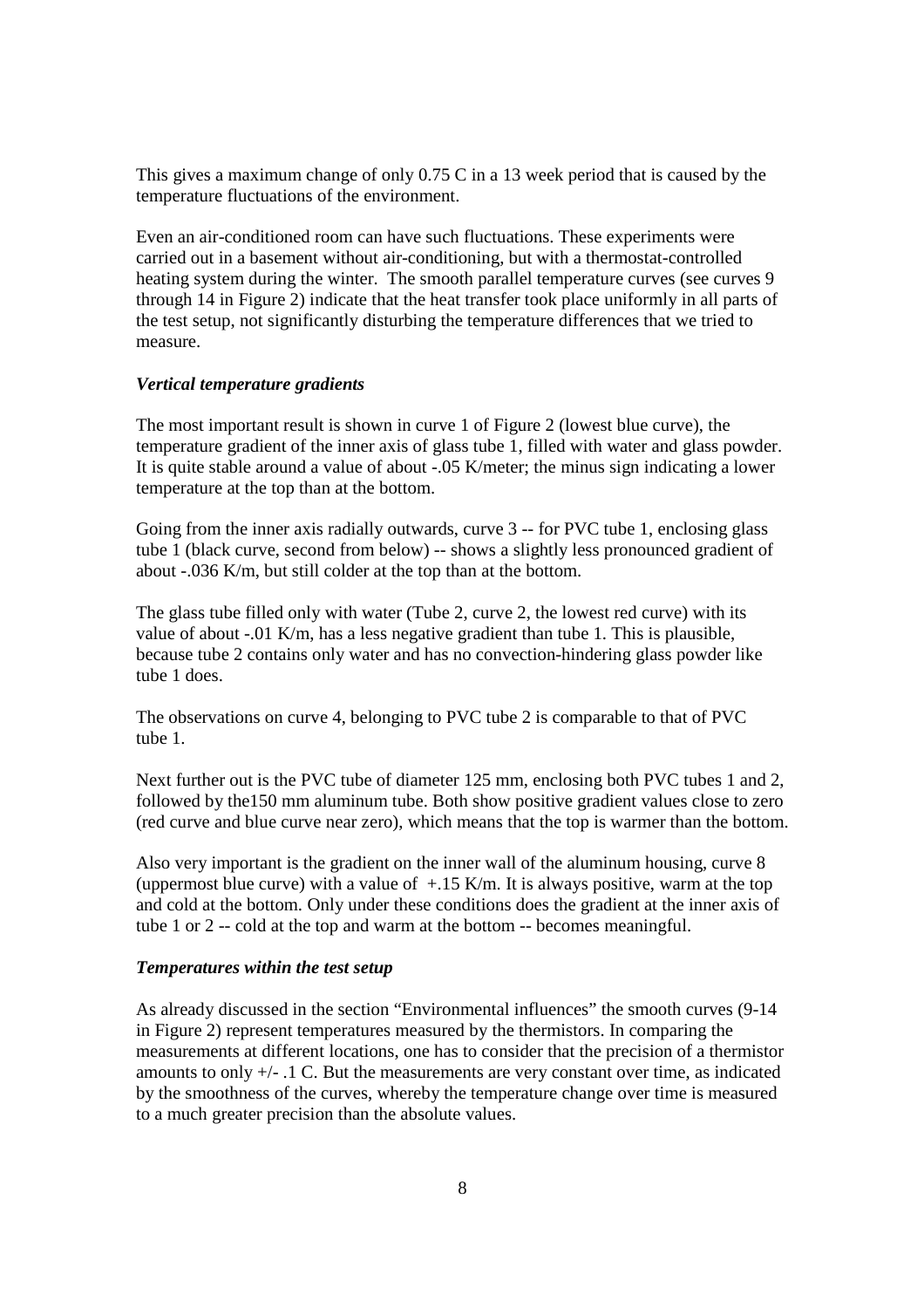This fact becomes very important, when one looks at long time periods, during which the upper and the lower temperatures in a tube do not change. During these times one can decide, whether a temperature gradient  $T<sub>Gr</sub>$  exists under equilibrium conditions.

#### **33. Determination of the temperature Gradient**  $T_{\text{Gr}}$  **as a long term average.**

While in Figure 2 the curves 1-7 are very close together, Figure 3 provides a better resolved picture in the form of long term averages.

**Fig. 3:** 



Fig. 3 "**B372: Future Average**" shows average values of all gradients over time. Each point on a curve represents the average value calculated for this gradient from that time through the last point of the curve to the right. For example, the values shown on December 14 are, therefore, the averages for the time from December 14 through March 15, while the last points on the right represent the values on March 15. Thus we can ignore the right end of the curves, where too few measurements are included in every point and the values are unreliable. For the inner axis of tube 1 we get a steady average gradient of -.05 K/m.

#### **34. Determination of TGr at equilibrium.**

The measured values of  $T_{\text{Gr}}$  fluctuate over time, because even the best insulation can not prevent small temperature changes in the test setup. If heat, entering or leaving the test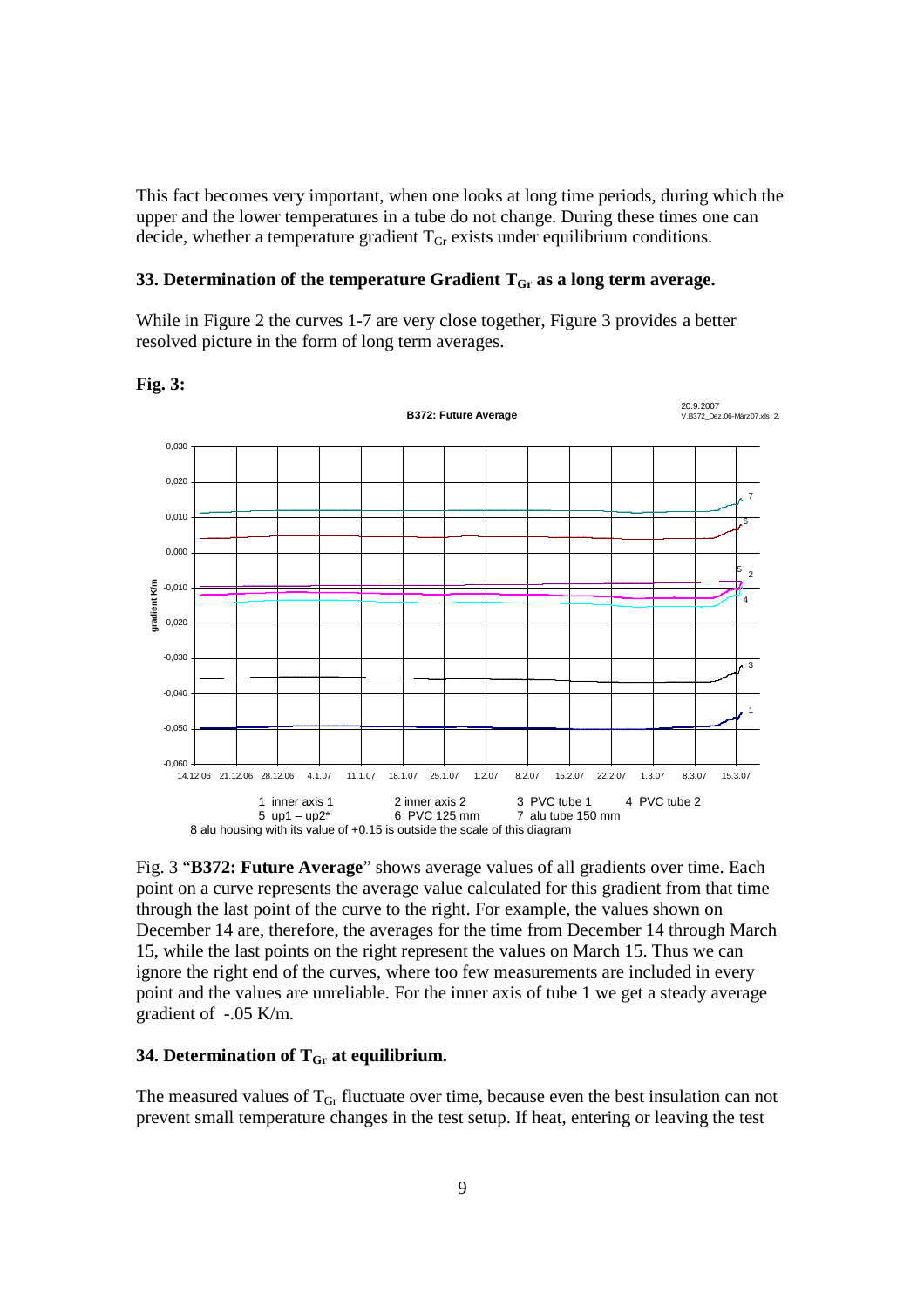specimens by conduction through the insulation, would be identical at the top and at the bottom of the test column, then they would not affect the value of  $T_{(Gr)}$ . But, because the temperature fluctuations in the environment are different at different heights of the test setup and the various insulation materials are never totally identical over height, the temperature changes and their timing may be different at the top from that of the bottom. Therefore,  $T_{(Gr)}$  fluctuates over time around the correct average value. In order to obtain this correct value, one has to measure over longer time periods.

 $T_{(Gr)}$  can be found very efficiently, when all measured temperature gradient values are plotted as a function of the rate of the temperature change (Figure 4). We measured these rates both at the top and at the bottom of the tubes, and found very similar results. The parallel nature of the actual temperature changes at different points in the system were already observed in Figure 2. In Figure 4 the x-axis stands for the rate of temperature changes measured only at the top of the tubes in question. The correct value of  $T_{(Gr)}$  can be obtained, whenever the rate of temperature change is zero. At these times no heat is flowing in or out of the system and we have equilibrium conditions, no temperature change over time.

Trend lines are calculated as least squares regression lines for the scattered values. The trend line for the blue triangles for inner tube 1 (water with glass powder) crosses the vertical zero line -- where the rate of temperature change is 0 -- at -0.05 K/m. The red markers give a  $T_{(Gr)}$  value of -0.12 K/m for inner tube 2 (only water). Both of these values agree well with the long term average values, seen on curves 1 and 3 in Figure 3.



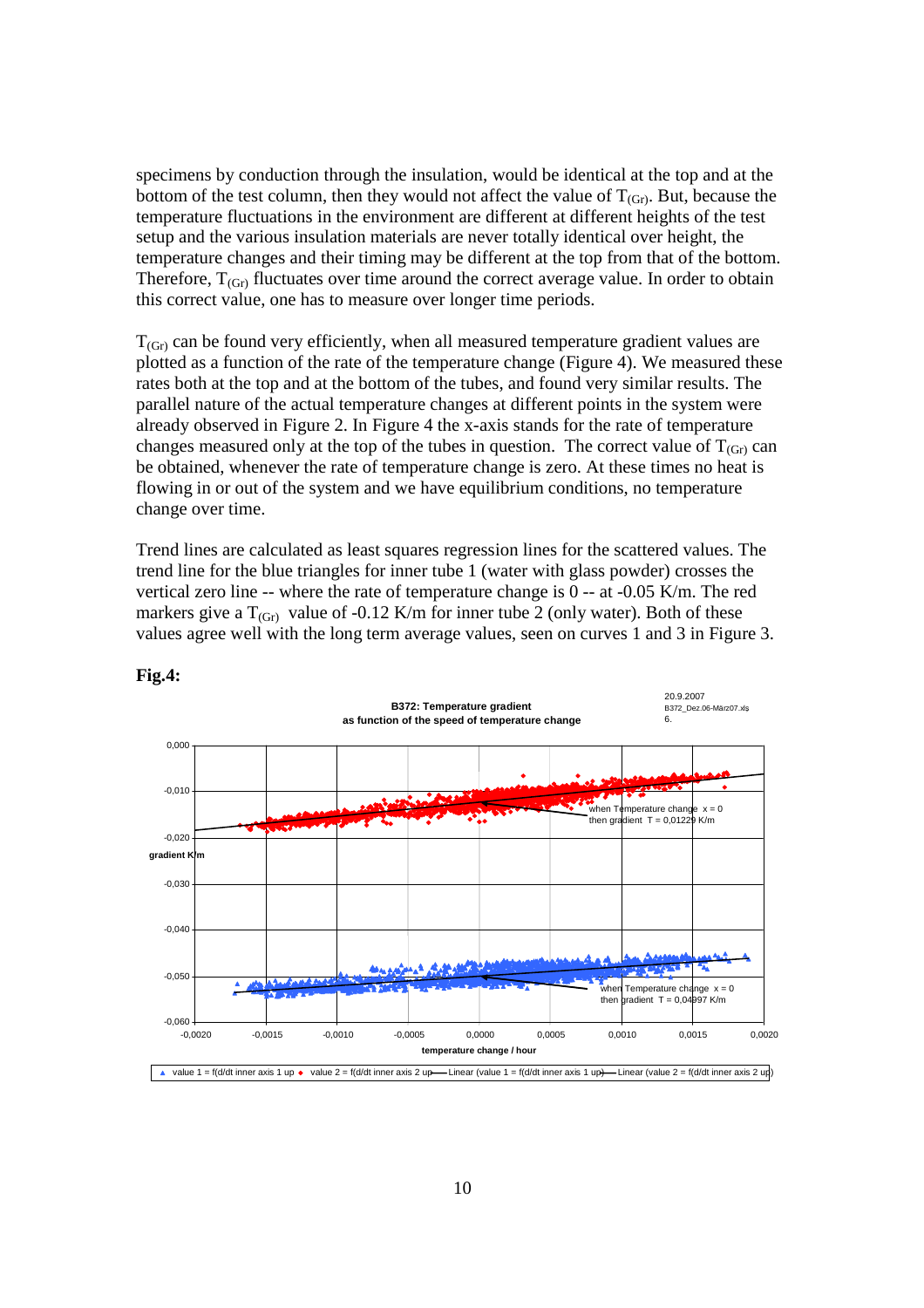#### **4. Precision of measurements**

Thermistors have a precision of only about  $+/-$ . 1 K, not sufficient to measure gradients of .01 K/m without making difficult additional calibrations. In the above measurements thermistors are used not for reliably measuring gradients, but in order to establish the changes of temperatures at different locations. The precision of measuring these temperature changes is better than .001 K/hour.

Type E thermocouples are used to measure the temperature gradients as the difference of the voltages between two thermocouple points. Connecting these in series, one obtains thermopiles. The values reported here are more than 10 times the precision of individual thermocouple measurements.

Actually, the precision of the absolute value of  $T_{(Gr)}$  (20 or 30% higher or lower) is not as important as deciding, whether the direction of the temperature gradient is positive or negative. But this direction can be decided upon to a very great precision, because the zero offset of the instrument can be determined measuring each value twice, the second time with switched polarity.

#### **5. Consequences of the measured temperature gradients for the Second Law**

The brown curve 5 in Fig. 2 shows the temperature differences between the top of tube 1 and tube 2 with an absolute average value of about .01 K. This temperature difference could be used to create work by supplying electric power through a thermocouple, which is actually, continuously taking place during the tests described here. The amount of energy so produced is, of course, extremely small. It does not affect the equilibrium condition of the experiment, because this small amount of energy taken out of the system is easily replenished from the heat bath of the environment. The observation is that heat flows under the influence of gravity from a cold reservoir to one with a higher temperature.

The Second Law of Thermodynamics, as stated by Clausius in 1854 (11) says: "*No process is possible for which the sole effect is that heat flows from a reservoir at a given temperature to a reservoir at a higher temperature."*

It is assumed that the process takes place within an isolated system with no exchange of matter and energy across its bounders. It also implies, like any other presently used statement of the Second Law, that the isolated system might be exposed to a force field, like gravity, and in spite of this, the assertion remains valid.

Contrary to the statement by Clausius, the reported results show that *in an isolated system under the influence of a force field like gravity heat can flow from a reservoir at a given temperature to a reservoir at a higher temperature.*

This leads to the need of a new general statement of the Second Law:

**In isolated systems – with no exchange of matter and energy across their boundaries AND WITH NO EXPOSURE TO FORCE FIELDS - initial differences of**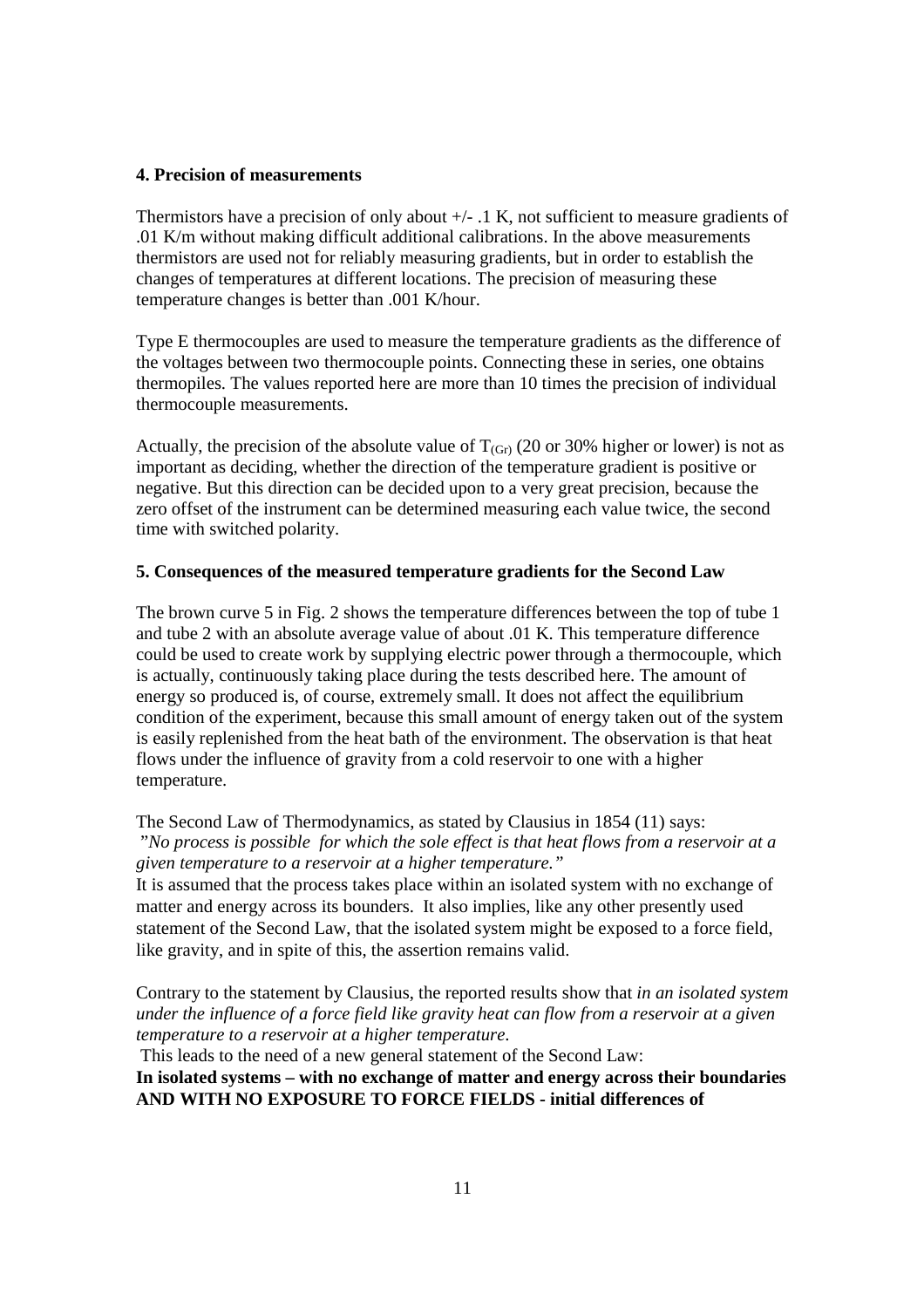**temperature, densities, and concentrations in assemblies of molecules will disappear over time, resulting in an increase of entropy.** 

Conversely:

**In isolated systems - with no exchange of matter and energy across its borders - FORCE FIELDS LIKE GRAVITY can generate in macroscopic assemblies of molecules temperature, density, and concentration gradients. The temperature differences may be used to generate work, resulting in a decrease of entropy.** 

#### **SUMMARY**

Measurements of the temperature gradient in insulated vertical tubes, filled just with water or with water and small glass beads, show a negative temperature gradient, cold at the top and warm at the bottom.

These gradients appear in spite of positive temperature gradients in the environment. They are not explainable by today's accepted laws of heat transport in liquids, gases and solids, because positive temperature gradients in the environment would allow only positive gradients within the test setup.

The temperature differences created in vertical, isolated columns of water under the influence of gravity allow the production of work using only the effect of gravity. Therefore; basic statements of the Second Law of Thermodynamics would have to be restated to reflect the effects of force fields like gravity.

## **Epilogue**

The author would like to motivate experimental scientists to duplicate these experiments on the same, or preferably on a larger scale. At the same time, theoretical scientists are also challenged to develop a theory explaining these findings.

If this will allow mankind to use, as Loschmidt foresaw,

"....... *an inexhaustible resource of convertible heat at all times....*"<sup>3)</sup> ...only future will tell.

## **Roderich Graeff**

## **REFERENCES**

- 1. Boltzmann, L., *Wissenschaftliche Abhandlungen, Vol.2*, *edited by F.Hasenoehrl,* Leipzig, 1909
- 2. Maxwell, J.C., *The London, Edinburgh, and Dublin Philosophical Magazine and Journal of Science*, **35**, p. 215 (1868)